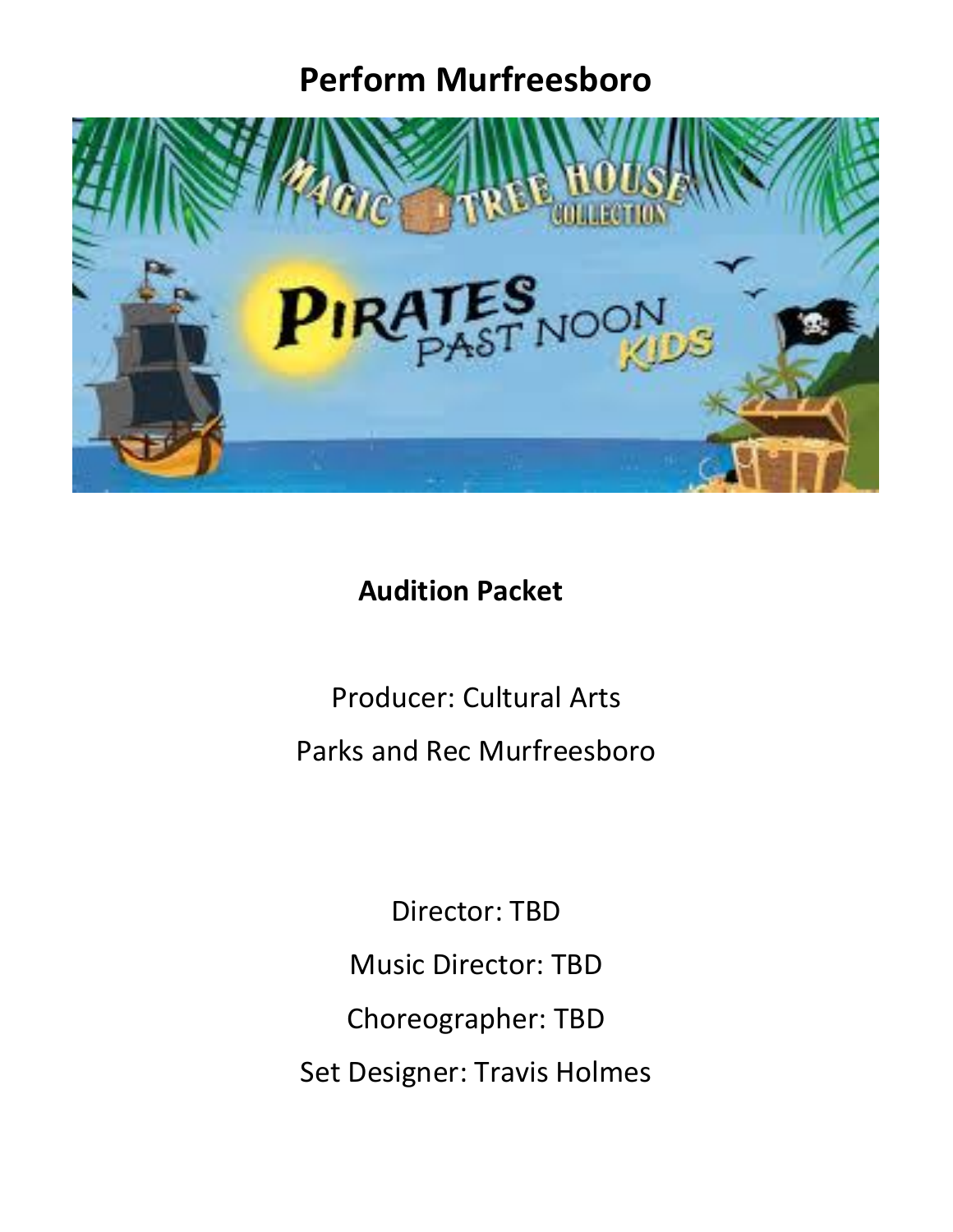Based on the best-selling book series, Jack and Annie journey in their magical tree house to the eighteenth-century Caribbean and the time of Pirates.

*Magic Tree House: Pirates Past Noon KIDS* is an adaptation of the fourth of Mary Pope Osborne's award-winning fantasy adventure books from the *Magic Tree House* book series, which has sold more than 100 million copies and is available in more than a hundred countries around the world. This time around, Jack and Annie's tree house takes them to an exotic island with pirates, where the two discover the power of friendship and the simple pleasures in everyday life.

The two siblings return to visit the magic tree house on a dreary, rainy day. They find a book where the sun is shining and the waves are crashing, so they wish to travel to this tropical place. They realize that they are in the eighteenth-century Caribbean, the time of pirates! The siblings meet Captain Bones, a mean old pirate who captures the two and forces them to help him find buried treasure. It's up to Jack and Annie to find their way back to the tree house and make their way home.

*Magic Tree House: Pirates Past Noon KIDS* is a great first pick for students who are new to the performing arts.

#### Audition Ages 6-12

Audition Location: Patterson Park Community Center; Washington Theatre

Audition Dates:

```
July 19 and 21, 2021 (only come to one)
```
### Audition Times:

Please arrive early. You will need to have the audition form filled out by the start of auditions. Auditions will begin promptly and the doors will be closed at the appointed time. Parents these will be open auditions, you will be able to watch. We will audition by ages, so please know we will be releasing the younger auditioners earlier. There will be seating available throughtout Patterson Park.

# 6-9 year olds 4:30pm until

10-12 year olds 6:00pm-until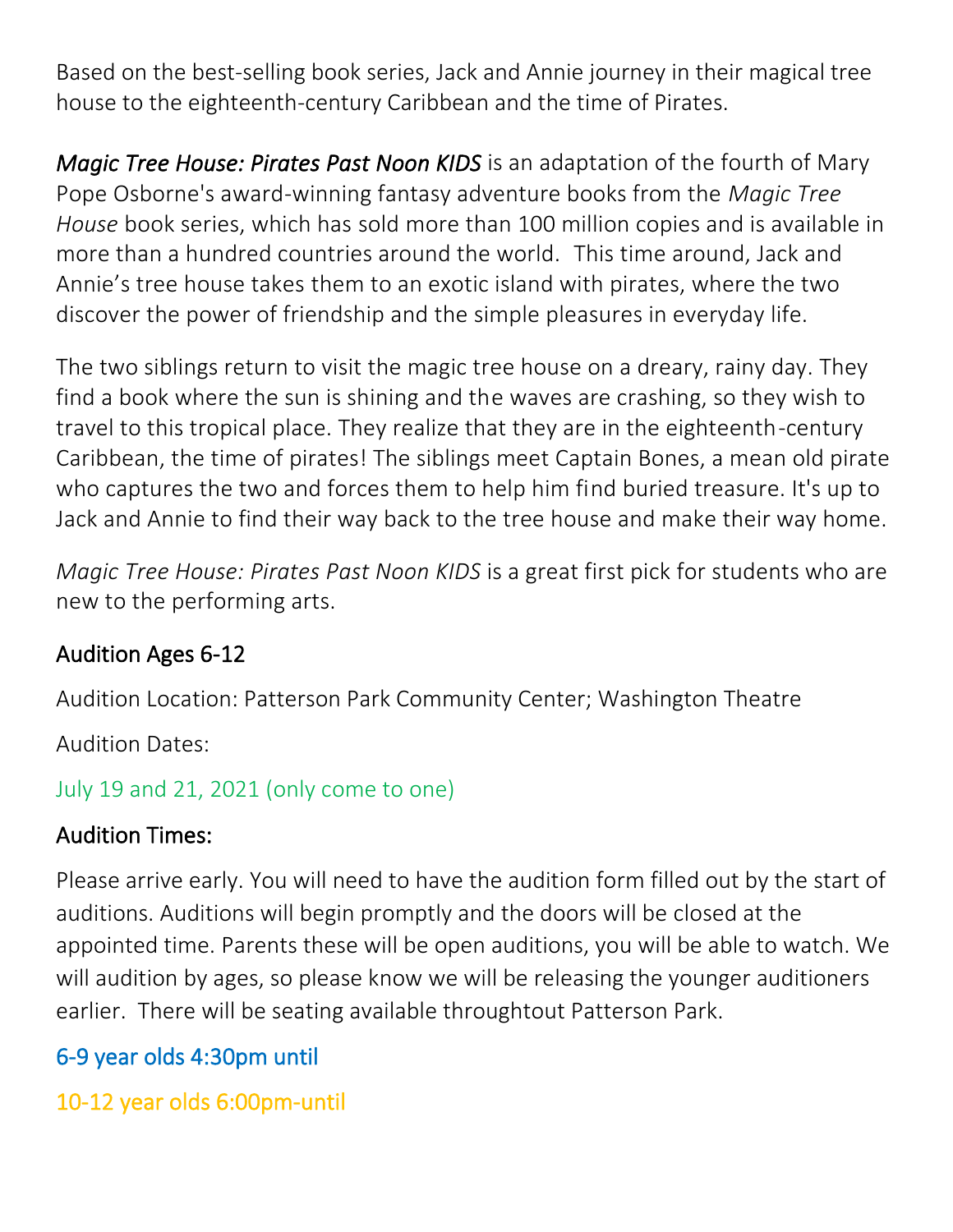#### Rehearsal Times:

Monday, Tuesday, and Thursdays from 5:30-8:30 These will run later until 9 at tech and dress rehearsals.

### Rehearsal and Perfomance dates:

Rehearsal will begin August 2 and run through performances on September 9, 10 , 11, 12

### Performance Times:

Thursday, Friday and Saturday 7pm Sunday 2pm

### All Roles are Available

No roles have been precast. The director is looking for all ages, genders, ethnicities, and vocal ranges. There are approximatley 20 featured roles, up to 15 ensemble roles available. Ensemble roles may be cast in more than one ensemble. Leading roles may be double cast or understudied.

# Music for Auditions

Link to Pirates Past Noon Audition Music [https://drive.google.com/file/d/1LJeB5qO\\_](https://nam11.safelinks.protection.outlook.com/?url=https%3A%2F%2Fdrive.google.com%2Ffile%2Fd%2F1LJeB5qO_-sV4AOlW_xq3lgVok_aCzUJs%2Fview%3Fusp%3Dsharing&data=02%7C01%7Cshicks%40murfreesborotn.gov%7Cea0dad5280b6484e76f108d7e49bb426%7C625fe0fe467b4ba8b4b6eb7d3ca901e1%7C0%7C0%7C637229229736825412&sdata=d68lRp%2BXXrHwjB4t%2B4VppHr0cVBm2NG59e2UhVW3Q%2FU%3D&reserved=0) [sV4AOlW\\_xq3lgVok\\_aCzUJs/view?usp=sharing](https://nam11.safelinks.protection.outlook.com/?url=https%3A%2F%2Fdrive.google.com%2Ffile%2Fd%2F1LJeB5qO_-sV4AOlW_xq3lgVok_aCzUJs%2Fview%3Fusp%3Dsharing&data=02%7C01%7Cshicks%40murfreesborotn.gov%7Cea0dad5280b6484e76f108d7e49bb426%7C625fe0fe467b4ba8b4b6eb7d3ca901e1%7C0%7C0%7C637229229736825412&sdata=d68lRp%2BXXrHwjB4t%2B4VppHr0cVBm2NG59e2UhVW3Q%2FU%3D&reserved=0) Giants in the Sky – Into the Woods C4-F5 Be Our Guest – Beauty and the Beast A3-F5 Think Positive – Willy Wonka B3-F5 It's A Hard Knock Life – Annie I Know Things Now – Into the Woods Good Morning Baltimore – Hairspray B3-D5 Castle in the Cloud  $-$  Les Miserables A3-C5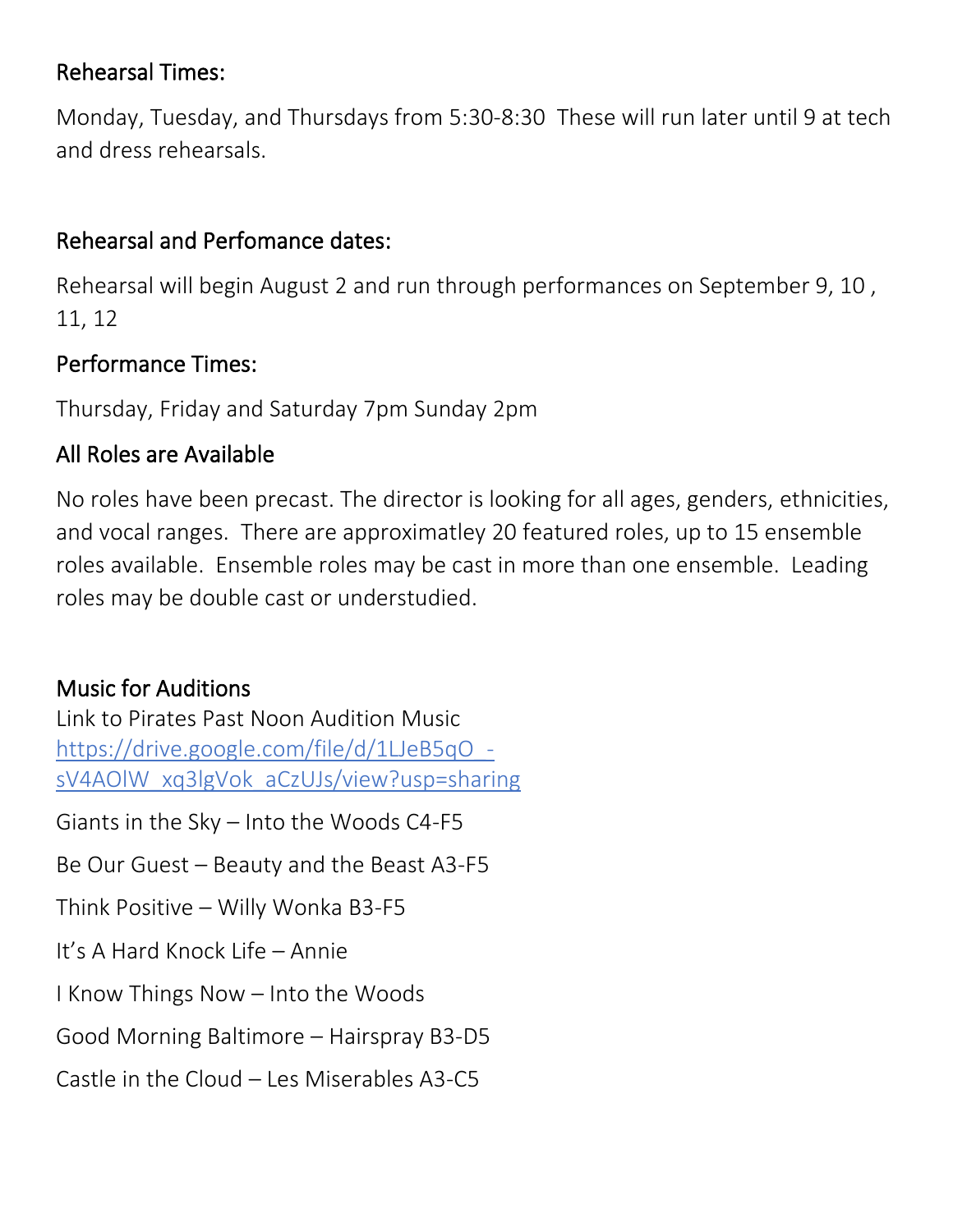It is Highly Recommended that you choose one of the above cuts in your audition vocals. We will have the music in the cuts available during auditions. If you choose not to use one of these songs, please prepare no more than 32 bars (a verse and chorus) acapella.

#### Monologue Choices for Pirates Past Noon

Have you ever made a wish? I make them all the time. I watch for the first star each night… "Star light star bright, first star I see tonight... I wish I may, I wish I might, have the wish I wish tonight..." I always make the same wish, but I can't tell what it is. Then it might not come true. I really want it to. It would change my life.

### WISHING (Part One) - D. M. Larson

Hello. My name is Shanti. I live in the village over the river. (Mowgli calls it the man-village.) It's not a MAN village! There are women and little girls…and little boys just like you. Sometimes I sneak into the jungle to have an adventure. I saw what happened…and how brave you were. How brave all of you were…I couldn't just sit there and not help out! - **SHANTI** 

Now kittens, you must not fight. Toulouse! Aristocats do not fight. Aristocats behave like ladies and gentlemen. Now its time for your music practice. It's important to have a well rounded education. You never know when a knowledge of music might come in handy. - Aristocats, Duchess

No. No, you can't. …STOP! Please don't go away. Please? No one's ever stuck with me for so long before. And if you leave…if you leave…I just, I remember things better with you! I do, look! P.Sherman, forty-two….forty-two…I rememberit, I do. It's there, I know it is, because when I look at you, I can feel it. And …..and I look at you I…and I'm home! Please… I don't want that to go away. I don't want to forget. Finding Nemo - Dory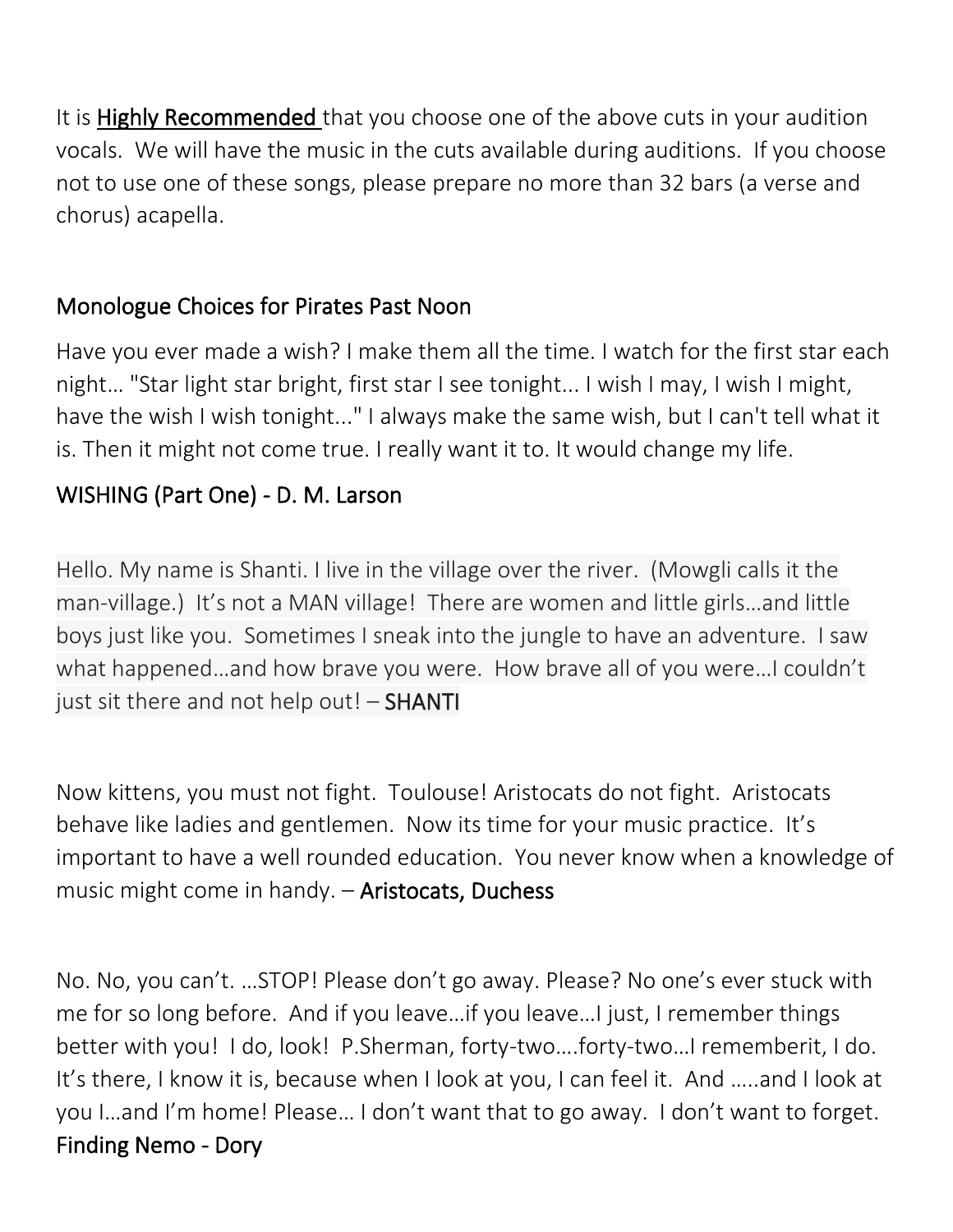Please choose one of the above monologues to **memorize** and recite during auditions. If you need to have it printed, please bring a copy with you. These are the recommended monologues, if you choose your own please make sure it is under 1 minute in length and in the style of the show.

### Casting the Show

One of the most important responsibilities of the Production staff is casting the show. We have an audition panel that consists of the Director, Producers, Music Directors, Choreographer, Designers, and Outside professionals in the field of Theatre. There will be between 5-7 on the audition panel. We try to have at least one professional that does not know any of the children in our program to help give an unbiased view. Anyone on the panel that is a parent to children auditioning or has other personal ties the children auditioning (such as teaching private dance or music lessons) must leave the room and they are not allowed to witness their auditions. This allows the other members of the panel to give an objective feedback on the audition and ensures that the children will not be shown preferential treatment due to familiar ties.

*Casting is a group process, no one person casts a production.* We listen carefully to all the panelist through the casting process. We consider their opinions and observations carefully before all casting is final. We try to ensure that auditioning is a positive process. However, we realize that some children will not get the roles they desire. Magic Tree House – Pirates Past Noon is designed to be an ensemble show – so every part is essential to its success. We do strive to cast everyone that auditions, but sometimes because of conflicts and cast size we have to make the agonizing decision to not cast everyone. Please know if this happens to you we would love for you to audition again.

We will no longer be giving feedback from Auditions due to the volume of requests. If you would like to get feedback you may sign up for one of our audition prep classes that we offer throughout the year.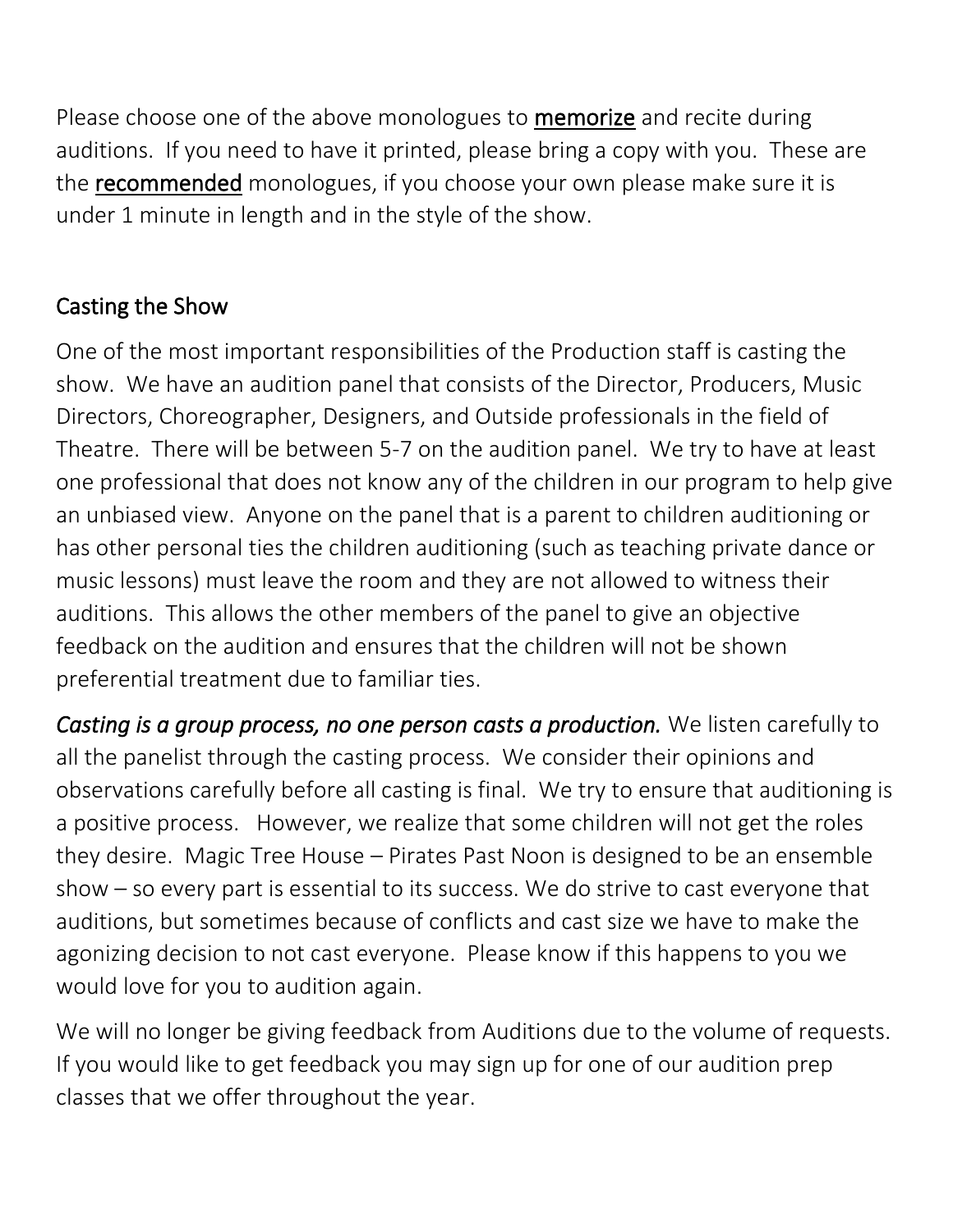### Call Backs

Call backs are by invitation only. You may be told who you are being called back for, you may not know at all. Just come with a great attitude. If there are specific instructions, we will have those in the call back e-mail.

If you are asked to come to call backs, this does not mean you have a lead. You will be reading with other cast members and we are looking for chemistry and fit. You may still only be cast in an ensemble role or not cast at all. "Group chemistry is just as important as individual talent" – Music Theatre International.

If you are asked to stay behind during regular auditions the reasons vary. This does not mean you are or are not being considered for a lead. It means we want to check your vocal ranges or give you a second chance to show us what you can do.

#### Jack

Jack is a young boy. He is bookish, careful and thoughtful, but he is NOT a nerd! Jack has tremendous curiosity about the world around him and loves to take notes about his observations. Jack tends to be very cautious in new situations, and his adventures in the tree house help him develop his confidence. He has a good (and protective) relationship with his younger sister, Annie, though her more impetuous nature often gets on his nerves. This is a big role and requires a strong singer and actor.

Gender: Male Vocal range top: D5 Vocal range bottom: C4

#### Annie

Jack's younger sister and, in many ways, his opposite in terms of personality. She is a risk-taker who often follows her heart instead of her head. She sometimes teases Jack about his careful attitude toward life and encourages him to be more adventurous. She loves animals of any kind and has a very loving heart. Like Jack, this role requires strong singing and acting.

Gender: Female Vocal range top: E5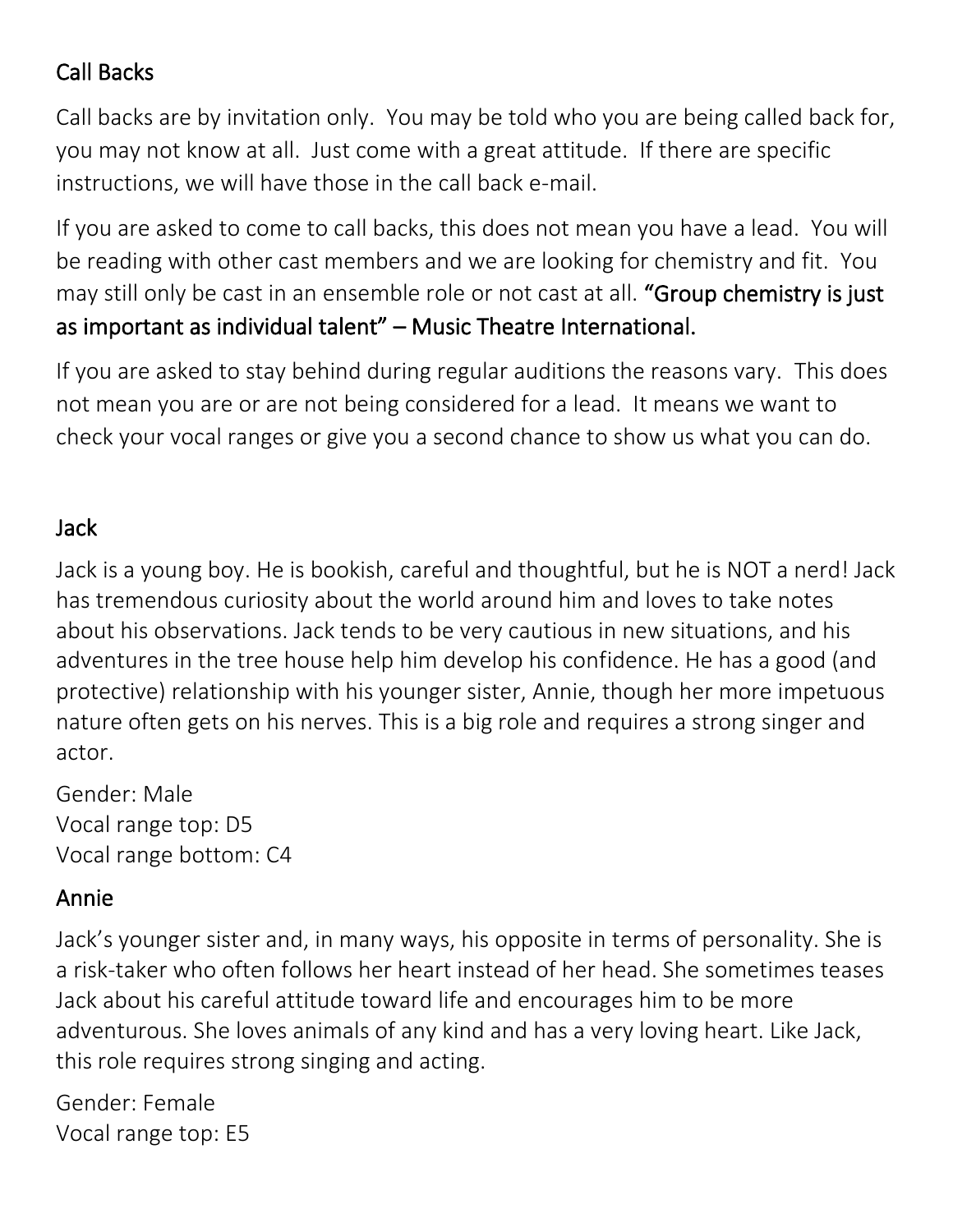Vocal range bottom: C4

#### Morgan/Polly

Morgan is an ageless librarian enchantress. By the end of the play, Jack and Annie learn that the Magic Tree House belongs to Morgan. Morgan magically turns herself into Polly so that she can try to help the kids on this adventure, so for most of the show, Morgan will be costumed as a parrot.. Although she doesn't speak or sing until the end, this large and important part requires one of your most mature female performers with both strong singing and acting skills.

Gender: Female Vocal range top: C5 Vocal range bottom: A3

#### First Mate

The First Mate enjoys being in charge of his crew and must jumpstart the play with a commanding first line. He has solo singing lines and also helps to narrate the story. This character can be played by a male or female actor.

Gender: Any Vocal range top: D5 Vocal range bottom: Bb3

#### Captain Bones

Captain Bones is the epitome of a fearsome, odious pirate. He enjoys being vile and mean. Although Bones does sing a solo part on "How Do You Do, I'm Captain Bones (Part 2)," those lines can be spoken, so if you have a kid who is a talented actor but a less-experienced singer, this role would be good for him. Captain Bones can be played by either a girl or a boy as long as the actor has a commanding stage presence and great comedic timing.

Gender: Any Vocal range top: C#5 Vocal range bottom: B3

### Pinky, Stinky, Blinky and Slinky

Pinky, Stinky, Blinky and Slinky are henchmen for Captain Bones. Though these pirates are devoted to Bones, they are not nearly as clever or mean. These large speaking roles all require good comedic timing. These roles are good for kids who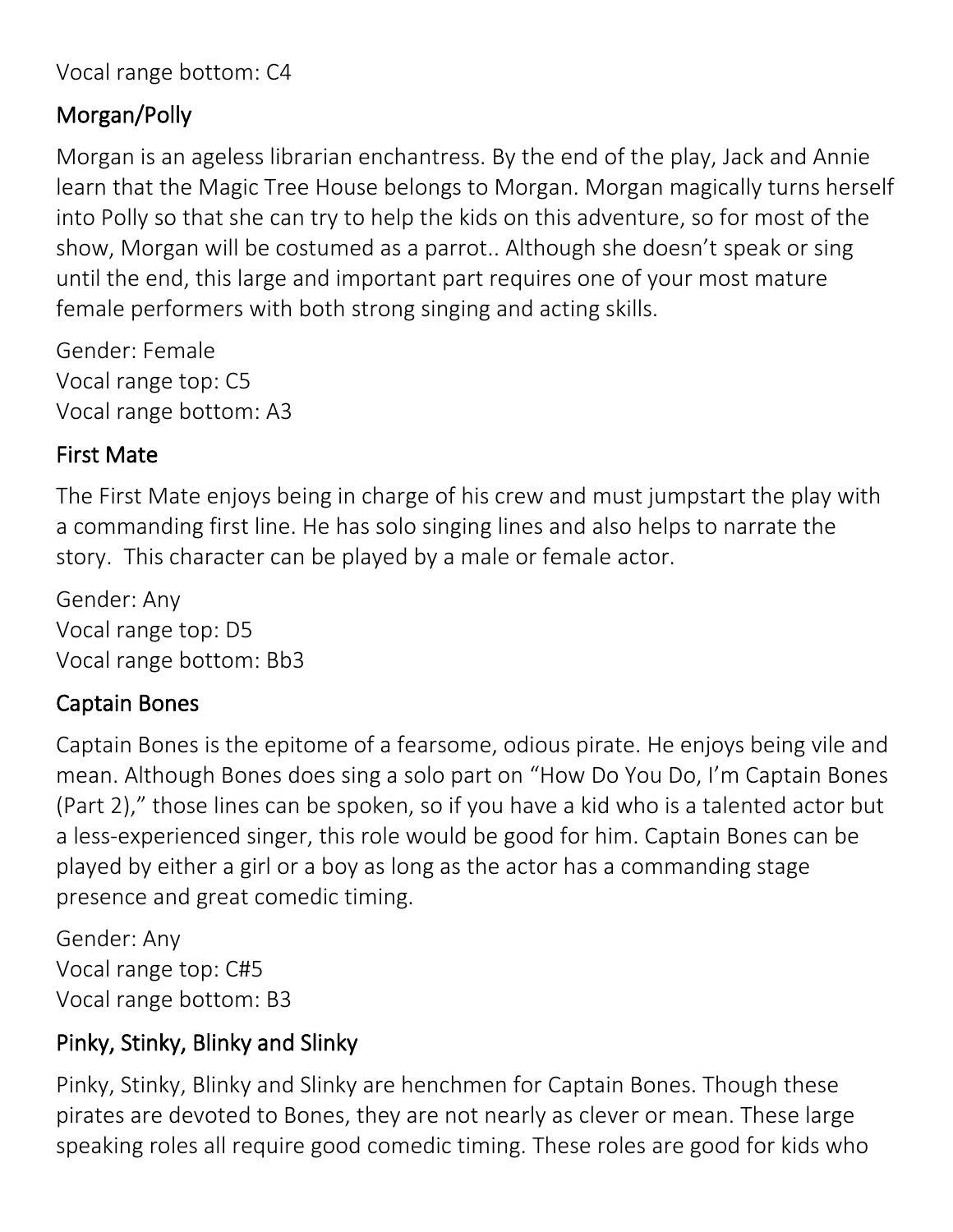will relish being able to dress and talk like a pirate in front of their peers. Cast males, females or both.

Gender: Any Vocal range top: B4 Vocal range bottom: C4

### Jonah

Jonah is a cabin boy who wants to help Jack and Annie escape from Bones. In stark contrast to the Pirates, he is kind, soft-spoken and tender-hearted. While being held captive, Jack and Annie teach Jonah how to read. Jonah's solo parts in "Reading A Book" require a strong singer, and the role requires an actor capable of quiet subtlety.

Gender: Any Vocal range top: D5 Vocal range bottom: C4

### Billy, Molly, Nathaniel, Wilhelmina, Peter, Pirates

Billy, Molly, Nathaniel, Wilhelmina, Peter and additional Pirates are the often funny and spirited Pirates under the command of Captain Bones.

Gender: Any Vocal range top: B4 Vocal range bottom: B3

### Teeki the Seagull

Teeki the Seagull is a jubilant bird with a need to express her joy for life. She is the matriarch of the Island Creatures on this particular Caribbean island.

Gender: Female Vocal range top: Eb5 Vocal range bottom: Bb3

### Pedro the Pelican

Pedro the Pelican is a prim and proper pelican. Although not a large role, Pedro has a few solo lines.

Gender: Male